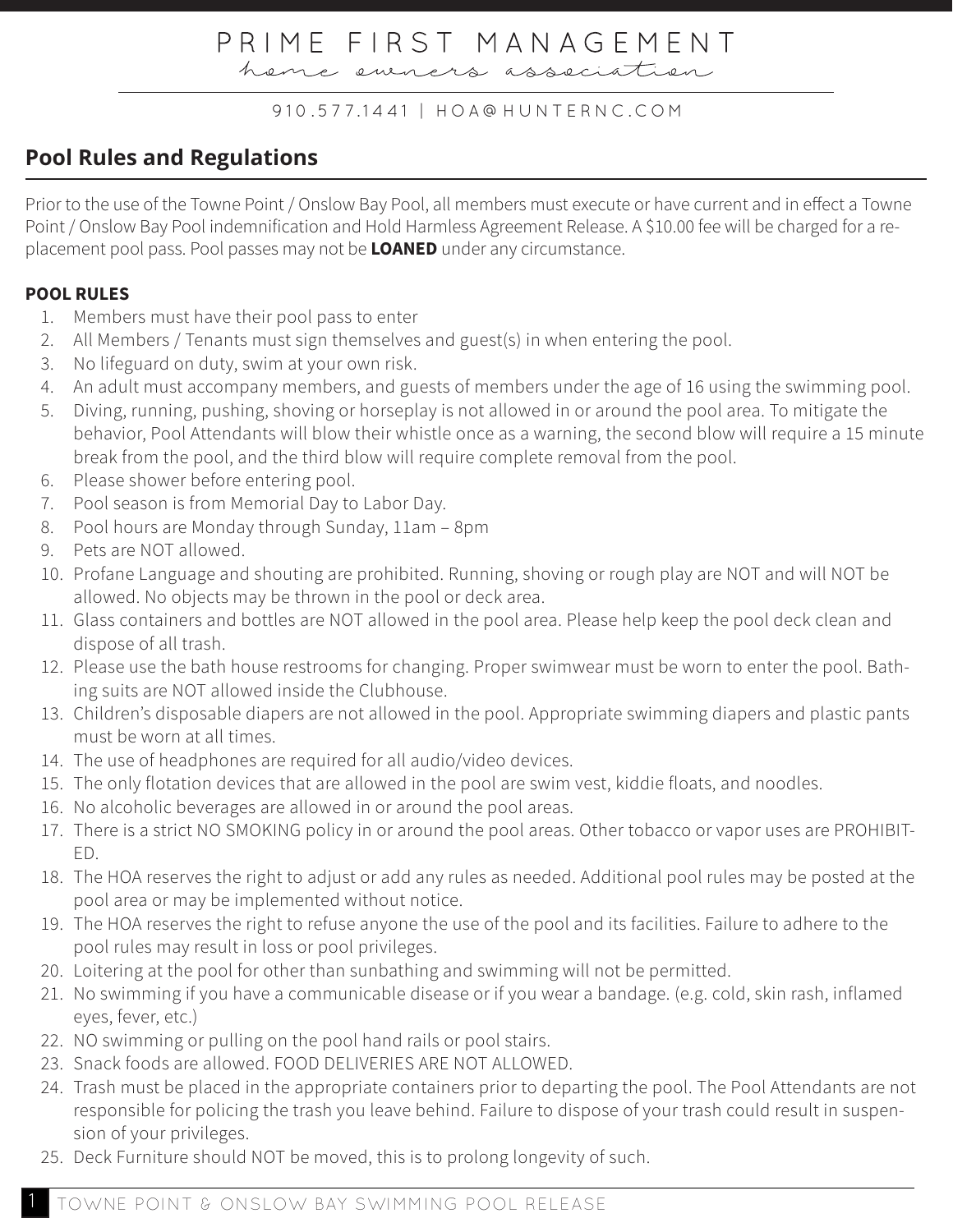heme eveners asseciation

#### 910.577.1441 | HOA@HUNTERNC.COM

#### **POOL GUEST RULES**

- » Each Towne Point / Onslow Bay Member will be allowed 3 guests per property address. Please do not ask another member to allow your additional guests in as theirs.
- » Guests shall be supervised by an eligible adult member over the age of 18.
- » Non-eligible members and their family members shall not be allowed admittance as guest.
- » Eligible members/approved tenant adult shall remain on site with the guest(s) during their use of the pool.
- » Final approval to admit guest(s) is determined by occupancy rate.
- » Member/approval tenant adult shall sign in their guest(s).

### **EXCLUSION OF GUEST**

Shall the Board deem necessary to avoid overcrowding, they may restrict or exclude guest(s) on certain dates. (i.e. national holidays / community events)

#### **MEMBERS RESPONSIBILITY**

All guest are subject to the same rules as members. Members/approved tenants are responsible for the actions of their guest(s) and may be held liable for damage or penalized for infractions of these rules by their guests(s).

### **REGULATIONS**

- » All members must sign a Towne Point / Onslow Bay use of pool contract, which is signed annually and Hold-Harmless Agreement before members will be allowed access to the pool.
- » Each member is responsible for the conduct of his or her family and guest(s). Family members and guest(s) should understand and observe all Rules and Regulations.
- » A \$10.00 fee will be assessed for replacement pool parts.
- » The pool is for use of members of Towne Point / Onslow Bay and their guests only.
- » Members of any one lot may be accompanied by no more than 3 guests at one time. Infants under 12 months old are exempt as long as they are held by a parent in the pool.
- » The Association Board my close the pool at their discretion for any reason including weather, mechanical failure, pool water quality etc.
- » Chemicals must be used in the pool for health reasons. The Association will not be responsible for any reaction to clothing, hair, etc.
- » Anyone caught trespassing on the pool property when the facility is closed, may be arrested by the Onslow County Sheriff's Department and all pool privileges will be suspended for the remainder of the season.
- » Members or their guests will be required to leave the premises if they are intoxicated, use of foul language, exhibit violent or undesirable behavior, or ignore pool rules and regulations.
- » The pool cannot be rented at this time.
- » Only members who are in good standing with their HOA fees will be granted access to the pool.
- » Guests will not be permitted during Homeowner only events.
- » Serious or repeat minor violations will be handled by the Pools Attendant(s). If warranted, the Board of Directors may impose a specific disciplinary action that may include, but not limited to, probation or suspension of facility privileges.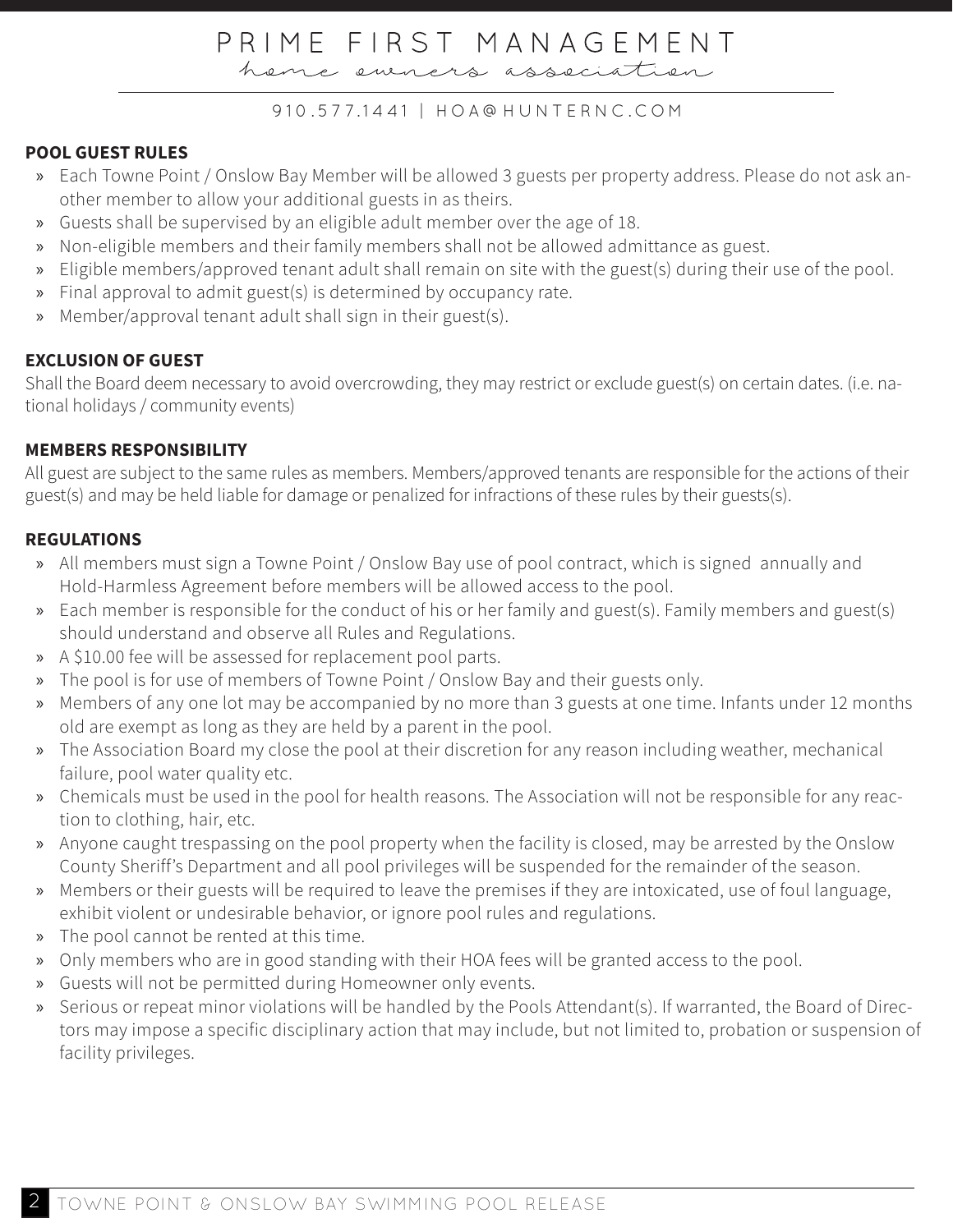heme eveners association

#### 910.577.1441 | HOA@HUNTERNC.COM

### **STOOL INCIDENTS**

- » Solid stool incidents will require a pool closure until proper disinfection can take place
- » A special trip charge of \$75.00 applies for the same day remedy; therefore due to the frequency of occurrence, the Board has opted remedy during the next scheduled visit.
- » Diarrhea incidents require longer disinfection time and can be as long as 24 hours. Therefore, if your child is ill, please don't allow them into the pool until they are well.
- » Vomit incidents will require the similar disinfection procedures.
- » A CLOSED sign will be posted at the entrance as to why the pool is closed.

### **WEATHER CLOSURES**

- » The pool will require immediate closure in the event of lightning or thunder seen or heard. The pools will remain closed until 30 minutes past the last visible lighting strike or episode of thunder. All members and their guest(s) will be asked to leave the facility.
- » Prolonged rainfall will require the pool to close because the ph. balance and chemical levels will need to be readjusted by the Pool Operator.

If any Members/ Approved Tenant(s) or their Guest(s) violates any of the rules and regulations the Association reserves the right to suspend the Member(s) usage of the Towne Point / Onslow Bay Pool facilities.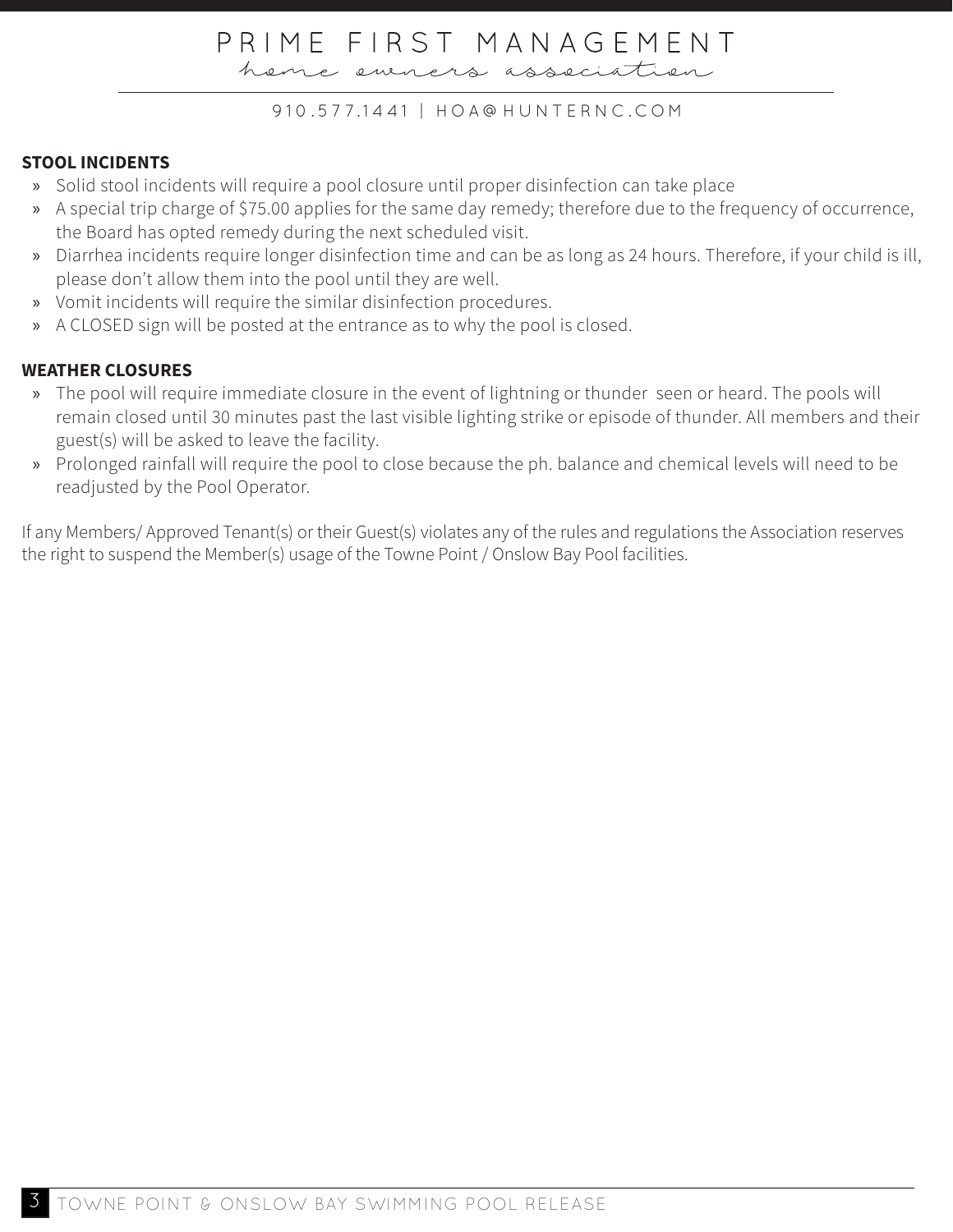heme eveners asseciation

### 910.577.1441 | HOA@HUNTERNC.COM

## **Community Swimming Pool - Release of Liability and Hold Harmless Agreement**

The following form must be completed, signed and dated by the head of household for each family intending to use the Towne Point / Onslow Bay Community Swimming Pool. Upon receipt of the completed form, a Pool Pass will be assigned to such family.

| Name:    |  |  |
|----------|--|--|
| Address: |  |  |
|          |  |  |
| Phone:   |  |  |
| Email:   |  |  |
|          |  |  |

List the names of all persons residing at your residence, which you anticipate will use the Towne Point / Onslow Bay Community Swimming Pool.

I acknowledge that participation in aquatic activities can be dangerous and that there are certain inherent risks involved in swimming and other aquatic activities which may be not be avoidable. I have reviewed the Rules and Regulations for the Towne Point / Onslow Bay Community Swimming Pool and agree to abide by said Rules and Regulations, as well as the Rules which are posted within the pool area. I have also discussed the Rules and Regulations with my children, and with, all persons under my care, control and/or supervision who may use the pool.

My signature below attests to the fact that I RELEASE AND HOLD HARMLESS Towne Point / Onslow Bay HOA, its directors, officers, agents, representatives, employees, servants, assigns and their family members from any and all liability or causes of action resulting from my / my family / my guests' / invitee's use of the swimming pool. This release is and shall be binding upon my heirs, agents, servants, employees, devisees, family members, beneficiaries, representatives, assigns, executors and administrators. I agree to INDEMNIFY AND HOLD HARMLESS each and all of the parties herby released from any and all claims, demands, actions and causes of action whatsoever nature or character which have been or which may hereafter be asserted by any persons whomever claimed by, through or under, my family and/or my guest(s) as a result of any injury sustained by any person on the pool premises.

Signature Date: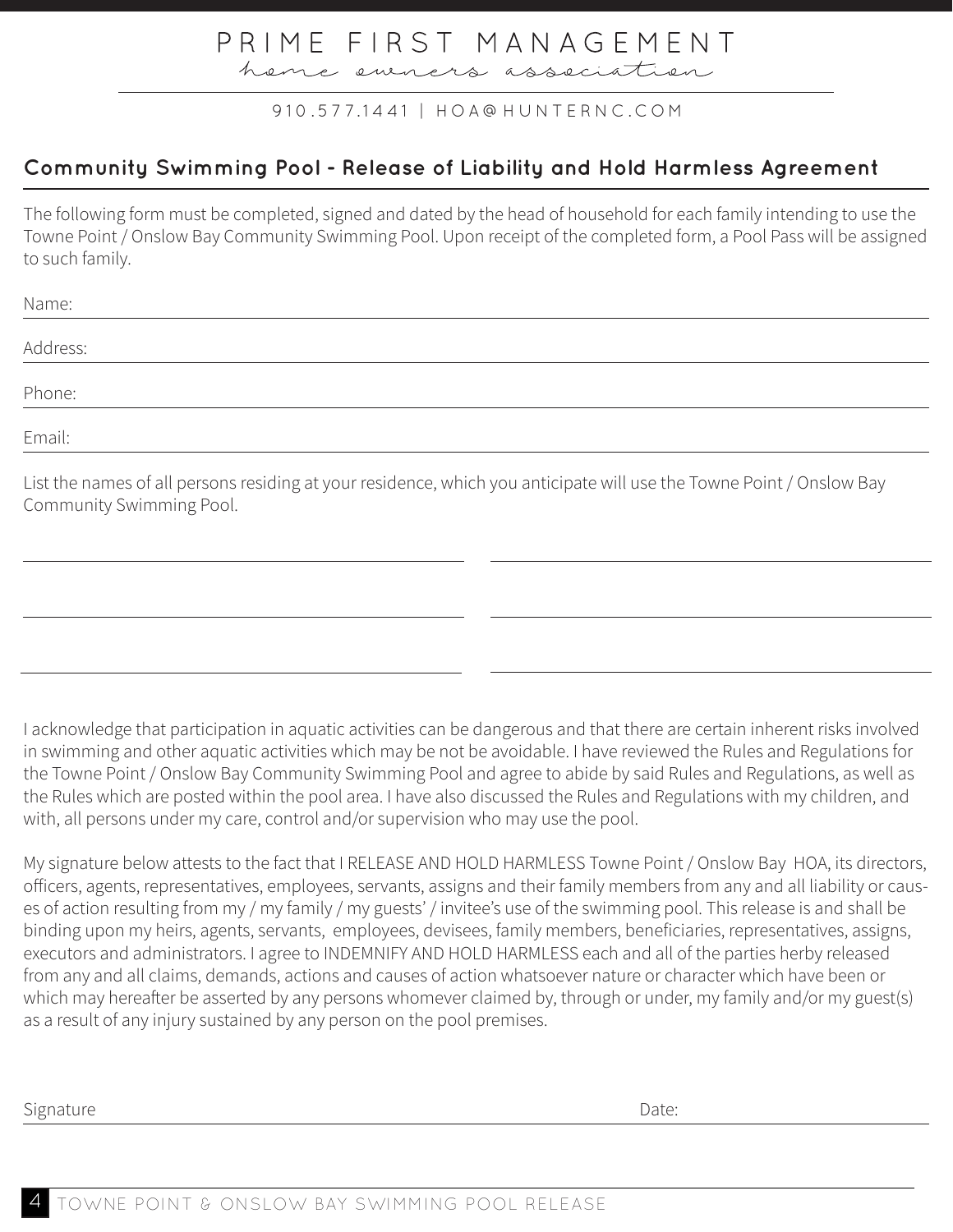heme eveners asseciation

#### 910.577.1441 | HOA@HUNTERNC.COM

### Applicant's Name: OWN RENT

Address:

#### **PLEASE LIST ALL HOUSEHOLD MEMBERS:**

|    | Name | Date of Birth (Children Only) | Male / Female |
|----|------|-------------------------------|---------------|
| 1. |      |                               |               |
| 2. |      |                               |               |
| 3. |      |                               |               |
| 4. |      |                               |               |
| 5. |      |                               |               |
| 6. |      |                               |               |
| 7. |      |                               |               |

#### Applicant's Home Telephone Number:

| Applicant's Work Telephone Number: |  |  |
|------------------------------------|--|--|
|                                    |  |  |

Other Telephone Number:

Emergency Contact *(other than someone in your household)* 

Emergency Number:

### **I have read and will abide by the pool rules and regulations of the Towne Point / Onslow Bay HOA.**

Applicants Signiture: Date:

## **Please bring this form and 1 (one) form of ID during pool registration.**

Applicants Signiture:

Replacement pool passes will be \$10.00 each. (*Applicants Signiture) :*